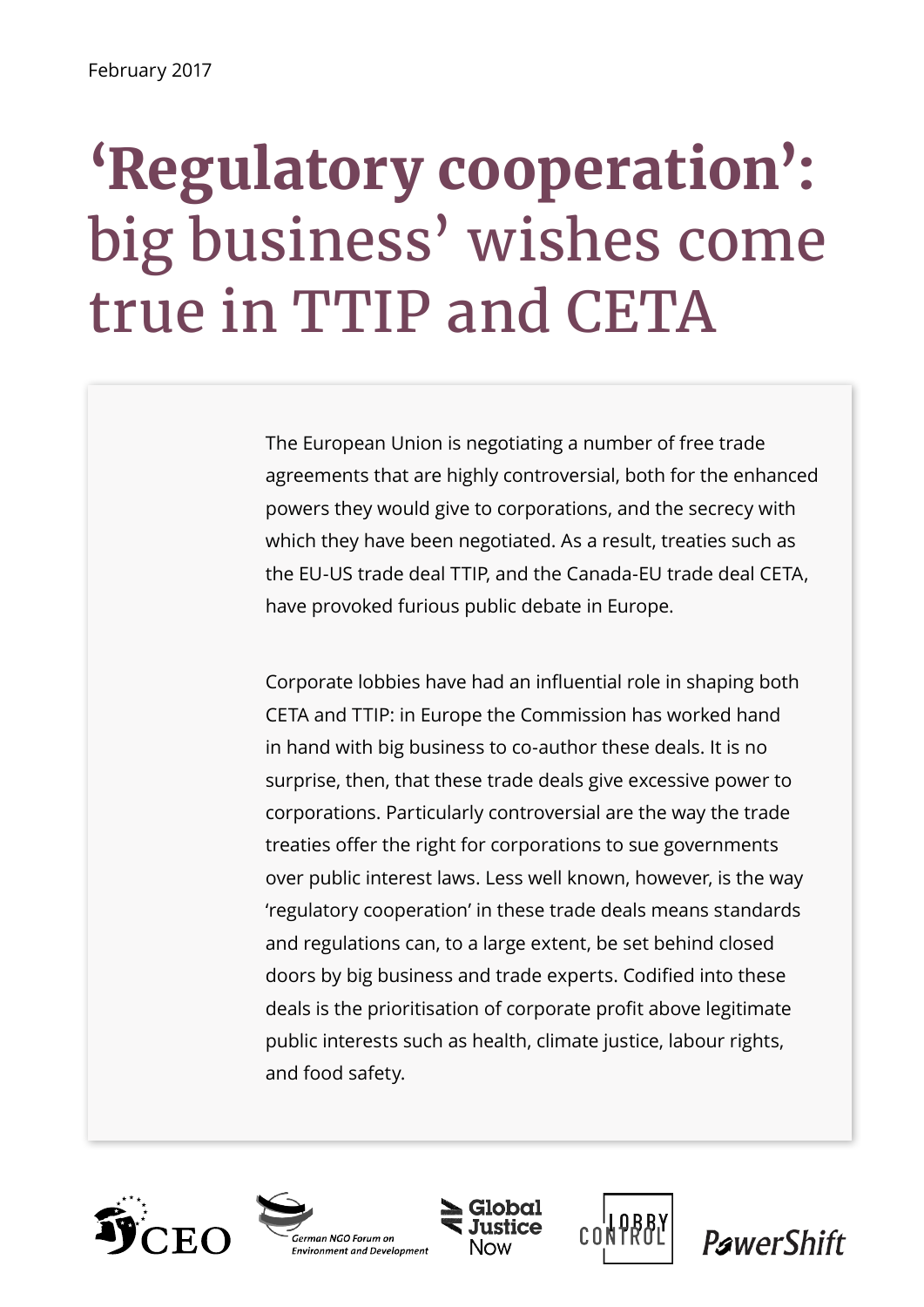#### **The business groups behind corporate driven regulatory cooperation**

The **Canada Europe Roundtable for Business** (CERT) lobbies by contributing recommendations on trade and investment to government officials and hosting thematic, high-level meetings between company executives and government officials. Its lead members include chemicals company (BASF), big pharma (Astra Zeneca), mining companies (Glencore, RioTinto and Vale), and financial companies (Toronto Stock Exchange).

**BusinessEurope** is one of Brussels' most influential big business lobby groups, working on behalf of 40 national business federations. Its partner companies include British American Tobacco, BMW, BP, ExxonMobil, Google, Microsoft, Pfizer, Philip Morris, Shell, and Total. In 2015 BusinessEurope spent over €4 million on EU lobbying, with 30 full-time lobbyists. When it comes to trade policies, BusinessEurope is a very special partner of the European Commission.

The **US Chamber of Commerce** represents the interests of US businesses and industry associations. Its board of directors includes the likes of Ford, Pfizer, ConocoPhillips, Bayer, and Dow Chemicals.

The **European Chemical Industry Council** (CEFIC) members include petrochemical giants such as BASF, Bayer, BP, Chevron Phillips, Dow Chemicals, ExxonMobil, Honeywell and Shell. CEFIC appears to be the top lobby spender in Brussels, spending over €10 million to lobby the EU in 2015 and employing 150 people.

# **1 Regulatory cooperation in European trade agreements**

CETA and TTIP have been criticised by civil society groups for giving extended powers to corporations. Two chapters in those trade deals are especially controversial: the investment and regulatory cooperation chapters.

The investment chapters of TTIP and CETA include the right for corporations to sue states in parallel justice systems complete with their own courts. This includes the right to demand financial compensations if a new law could potentially hamper their profits. In contrast very little if no consideration is given for states' right to regulate in the public interest.

The regulatory chapters of TTIP and CETA aim to align standards across the countries by altering the way laws are made in the EU, the US, and Canada. Regulatory cooperation is worrying for public interest legislation for two reasons. First, standards will, to a large extent, be set behind closed doors by a limited group of actors: big business and trade experts. The way trade deals such as TTIP and CETA are negotiated is a perfect illustration of the way regulatory cooperation will work. And second, unelected officials are ready to further sacrifice our democratic rules, and reduce our social and environmental protections, such as healthy working conditions and product safety, on the altar of trade.

Business groups see a big opportunity in these trade deals: working with trade officials from both sides of the negotiating table to 'harmonise' standards to the lowest common denominator.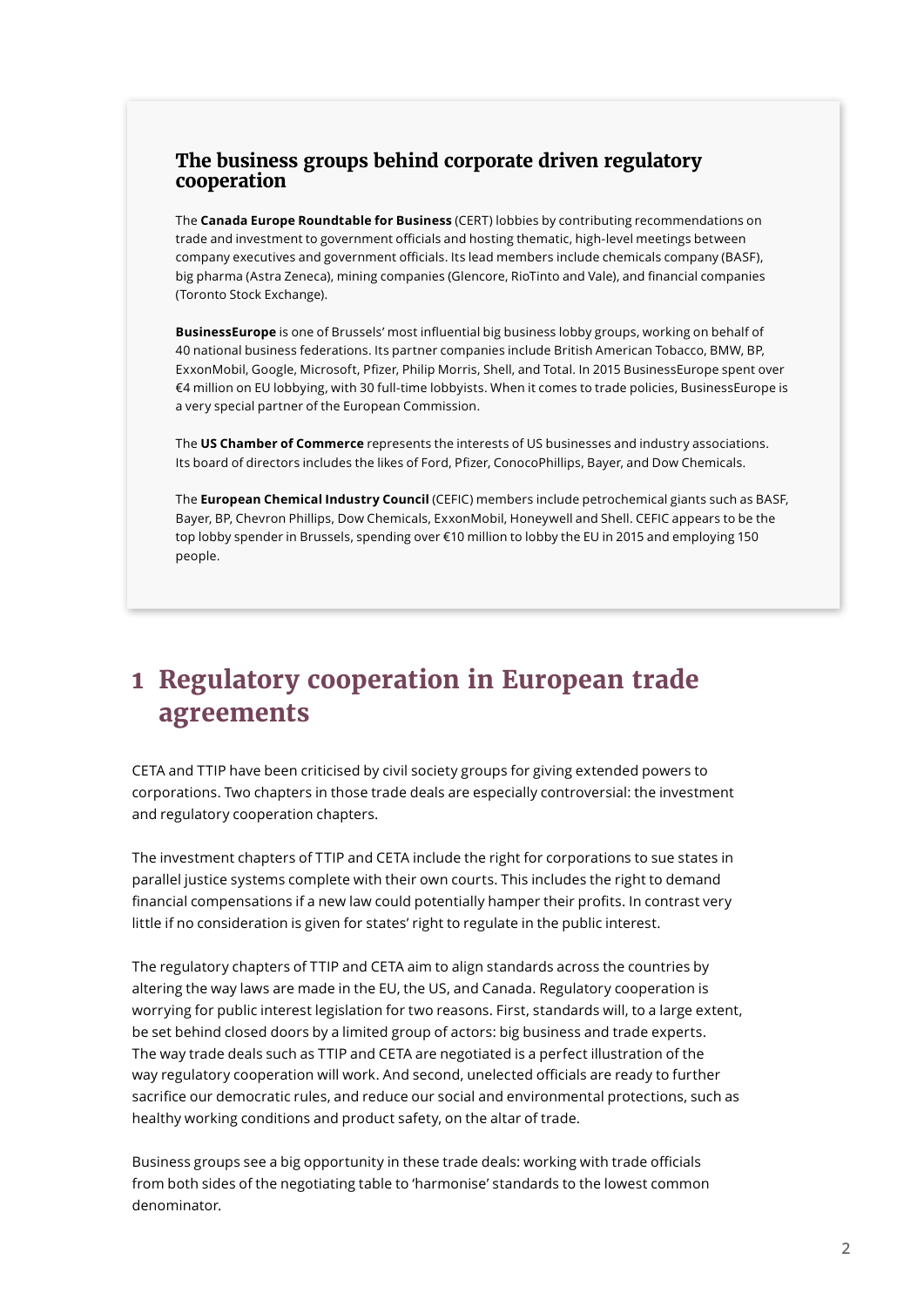# **2 Regulatory cooperation: the gift for big business that keeps on giving**

#### **What big business lobbies say about regulatory cooperation**

The US Chamber of Commerce described regulatory cooperation in TTIP as "the gift that keep on giving".1

BusinessEurope and the US Chamber of Commerce described regulatory cooperation as an instrument which could help them to "co-write regulations".<sup>2</sup>

## **2.1 International trade concerns prevail**

One of the commonalities of the regulatory cooperation chapters of CETA and TTIP is that they integrate one of big business' main demands: the early involvement of trade administrations from Canada and the USA in domestic law-making.

This means that the European Commission's department of trade will have to inform trading partners of upcoming laws, on any topic, as long as it could impact trade. Trade experts from those administrations will have an early eye and a substantial influence on upcoming European legislation – but solely and only for the purpose of increasing trade. Not with an eye on public health, nor climate change, nor any other public interest goal.

Trade negotiators have incorporated the demands of big business, with little changes, into CETA and TTIP's regulatory cooperation chapters – as we can see from the similarity between the lobbyists' demands and the final texts:

| <b>Business Community</b>                                                                                                                                                                  |  | <b>European Union trade policies</b>                                                                                                                                                                                                                                                                                                                       |
|--------------------------------------------------------------------------------------------------------------------------------------------------------------------------------------------|--|------------------------------------------------------------------------------------------------------------------------------------------------------------------------------------------------------------------------------------------------------------------------------------------------------------------------------------------------------------|
| <b>CETA (final text)</b>                                                                                                                                                                   |  |                                                                                                                                                                                                                                                                                                                                                            |
| EU and Canadian authorities inform each<br>other at an early stage when formulating<br>legislation or regulatory decisions. <sup>3</sup><br>Canada Europe Round Table - March 2009         |  | Exchanging information about contemplated<br>regulatory actions, measures or amendments<br>under consideration, at the earliest stage<br>possible<br>Article 21.4, (f)                                                                                                                                                                                     |
| <b>TTIP (EU position)</b>                                                                                                                                                                  |  |                                                                                                                                                                                                                                                                                                                                                            |
| An important element of this process relates<br>to the right of each side to be consulted early<br>in the domestic regulatory process. <sup>4</sup><br>BusinessEurope - 12th November 2012 |  | The Parties shall provide each other<br>opportunities for cooperation and information<br>exchange, at the earliest possible stage<br>to allow for the responsible regulatory<br>authorities of both Parties to discuss<br>regulatory objectives and options and any<br>other related issue<br>EU position, Regulatory cooperation, Article 4,<br>Point 1&2 |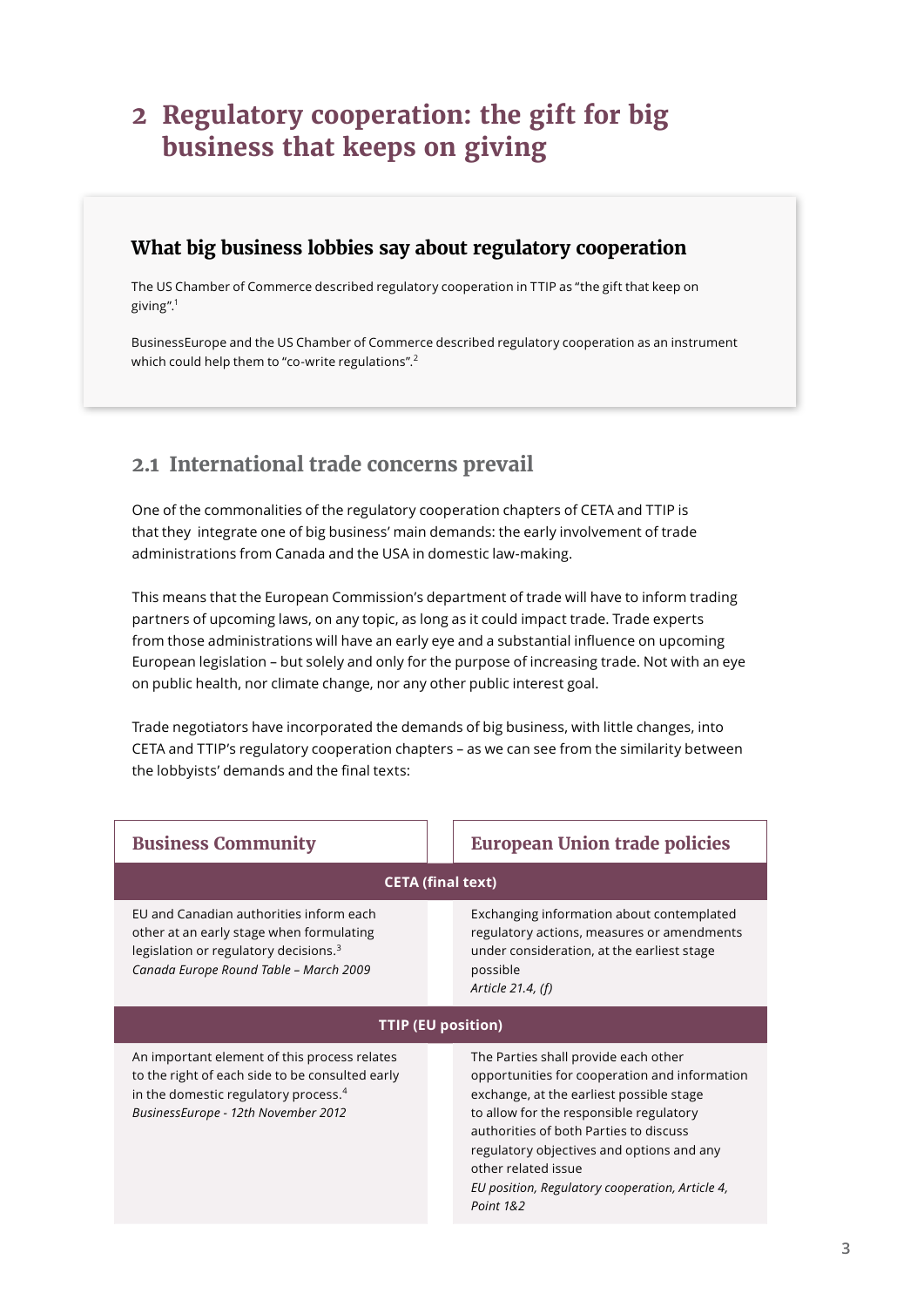### **2.2 Businesses amending laws before the European Parliament**

Another similarity between the regulatory cooperation chapters of CETA and TTIP is that they give big business the right to be involved in law-making at an early stage.

Thanks to regulatory cooperation, the European Commission will provide an opportunity for big business representatives to comment on upcoming legislation, even before the European Parliament has a chance to. Big business representatives will thus gain a substantial lobbying advantage over upcoming laws, as well as increased influence over European legislation. The value of growing trade is paramount in this system, not protecting social safety nets, or public health, or environmental protections, nor any other public interest goal.

Trade negotiators included the demands of big business, which were incorporated with few changes into the regulatory cooperation chapters of CETA and TTIP:

| <b>Business Community</b>                                                                                                                                                                                                                                                                                                                                                       | <b>European Union trade policies</b>                                                                                                                                                                                                                                                                                                                                                                                                                                                                                                                                          |  |
|---------------------------------------------------------------------------------------------------------------------------------------------------------------------------------------------------------------------------------------------------------------------------------------------------------------------------------------------------------------------------------|-------------------------------------------------------------------------------------------------------------------------------------------------------------------------------------------------------------------------------------------------------------------------------------------------------------------------------------------------------------------------------------------------------------------------------------------------------------------------------------------------------------------------------------------------------------------------------|--|
| <b>CETA (final text)</b>                                                                                                                                                                                                                                                                                                                                                        |                                                                                                                                                                                                                                                                                                                                                                                                                                                                                                                                                                               |  |
| A process that provides for advance comment<br>on potential impacts on trade <sup>5</sup><br>Canada Europe Round Table & Business Europe -<br>November 2010                                                                                                                                                                                                                     | Providing, upon request by the other Party,<br>a copy of the proposed regulation, subject to<br>applicable privacy law, and allow sufficient<br>time for interested parties to provide<br>comments in writing<br>Article 21.4, (e)                                                                                                                                                                                                                                                                                                                                            |  |
| <b>TTIP (EU position)</b>                                                                                                                                                                                                                                                                                                                                                       |                                                                                                                                                                                                                                                                                                                                                                                                                                                                                                                                                                               |  |
| Provisions should establish procedures in<br>both the EU and US to ensure stakeholders:<br>(1) receive advance notice of proposals being<br>considered by regulators and regulatory<br>agencies; (2) are able to provide timely<br>comments on draft rules and impact<br>assessments, including full text <sup>6</sup><br>US Chamber of Commerce and Business Europe<br>$-2014$ | When preparing regulatory acts, each Party<br>shall,:<br>a) offer a reasonable opportunity for<br>any natural or legal person, on a non-<br>discriminatory basis, to provide input;<br>b) publish either draft regulatory acts or<br>consultation documents that provide sufficient<br>details about a possible new regulatory act<br>to allow natural or legal persons and the<br>other Party to assess whether and how their<br>interests might be significantly affected;<br>c) consider the contributions received.<br>EU position, Good Regulatory Practices, Article 6, |  |

*Point 1*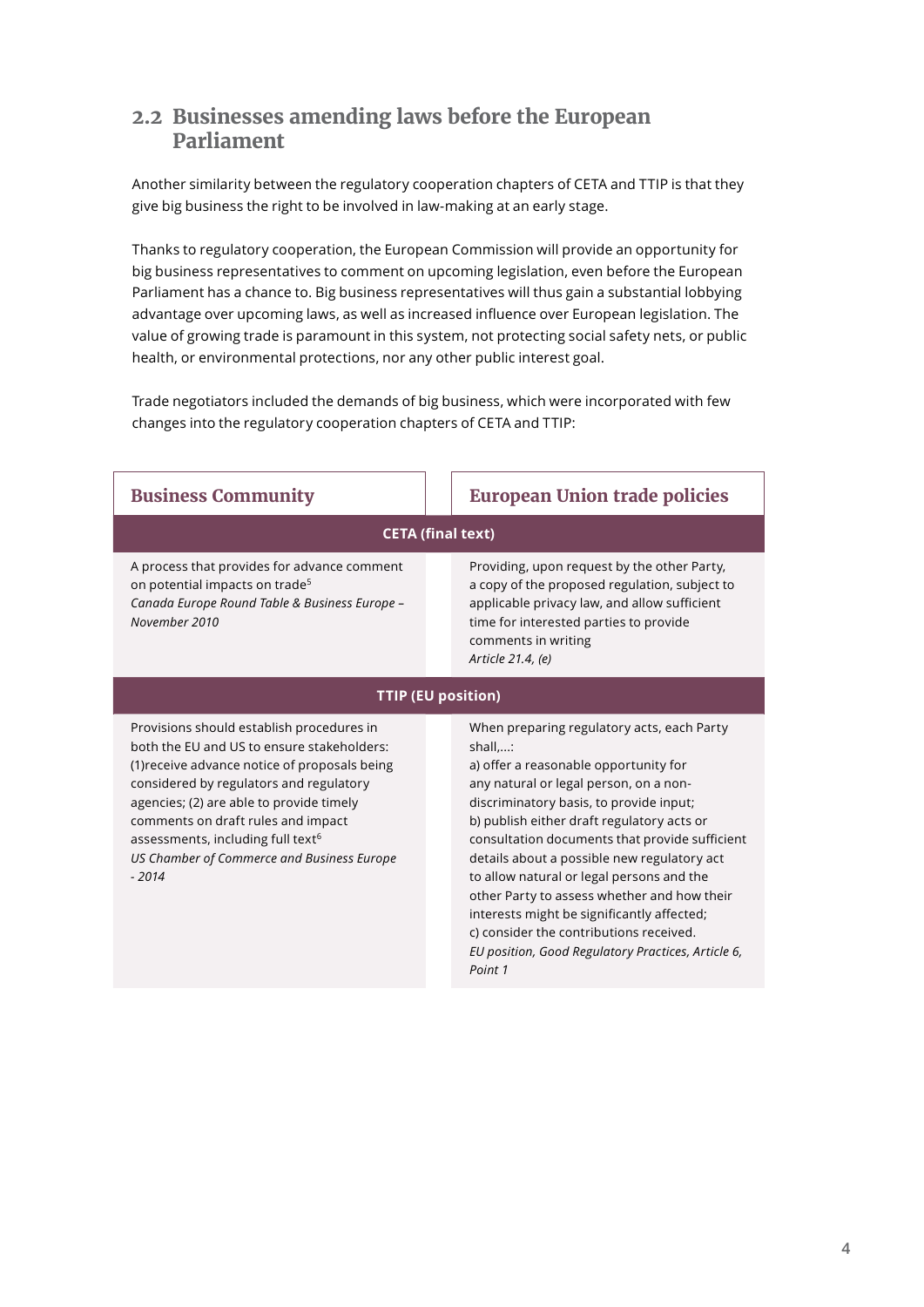## **2.3 Harmonisation: low-cost global standards**

Harmonisation is a process whereby laws or standards in different countries are made more similar to each other or even identical.<sup>7</sup>

While this may sound harmless enough, in reality, via the regulatory cooperation chapters of CETA and TTIP, big business will have great influence over new and existing laws – not to mention trade experts from foreign administrations. If big business and trade experts harmonise legislation, it is highly likely that the law most beneficial to corporations will prevail – what's known as the 'lowest common denominator' – to the detriment of regulations whose objectives could be costly to big business but beneficial to society. This means, for example, that the weakest food safety law could become the standard for all, or the most lax financial regulations.

This is why harmonisation risks lowering our standards to the lowest common denominator. Again, harmonisation was a demand of big business that European trade negotiators included with little changes into the regulatory cooperation chapters of CETA and TTIP:

| <b>Business Community</b>                                                                                                                                                                                        | <b>European Union trade positions</b>                                                                                                                                                             |  |
|------------------------------------------------------------------------------------------------------------------------------------------------------------------------------------------------------------------|---------------------------------------------------------------------------------------------------------------------------------------------------------------------------------------------------|--|
| <b>CETA (final text)</b>                                                                                                                                                                                         |                                                                                                                                                                                                   |  |
| We need greater harmonization of standards<br>and regulations around the world and the<br>appropriate mechanism to reduce regulatory<br>divergence need to be put in place <sup>8</sup><br>CEFIC - February 2016 | Examining opportunities to minimise<br>unnecessary divergences in regulations<br>through means such as: (ii) achieving a<br>harmonised, equivalent or compatible<br>solution<br>Article $21.4(g)$ |  |
| <b>TTIP (EU position)</b>                                                                                                                                                                                        |                                                                                                                                                                                                   |  |
| There should be a clear goal of having<br>counterpart EU and US regulators, in                                                                                                                                   | Cooperation activities  should promote<br>regulatory compatibility through different                                                                                                              |  |

coordination with stakeholders and affected industries, determine where their regulatory regimes have common values and compatible regulatory objectives. Where these commonalities exist, they should be leveraged to focus on more efficient, coordinated processes so that a product or service sold in one market can be made available for purchase in the other.<sup>9</sup> *US Chamber of Commerce and Business Europe* 

*- 2014*

means and approaches, inter alia: b) Mutual recognition of equivalence or harmonization of regulatory measures in whole or in part. *EU position, Regulatory cooperation, Article x5, Point 1*